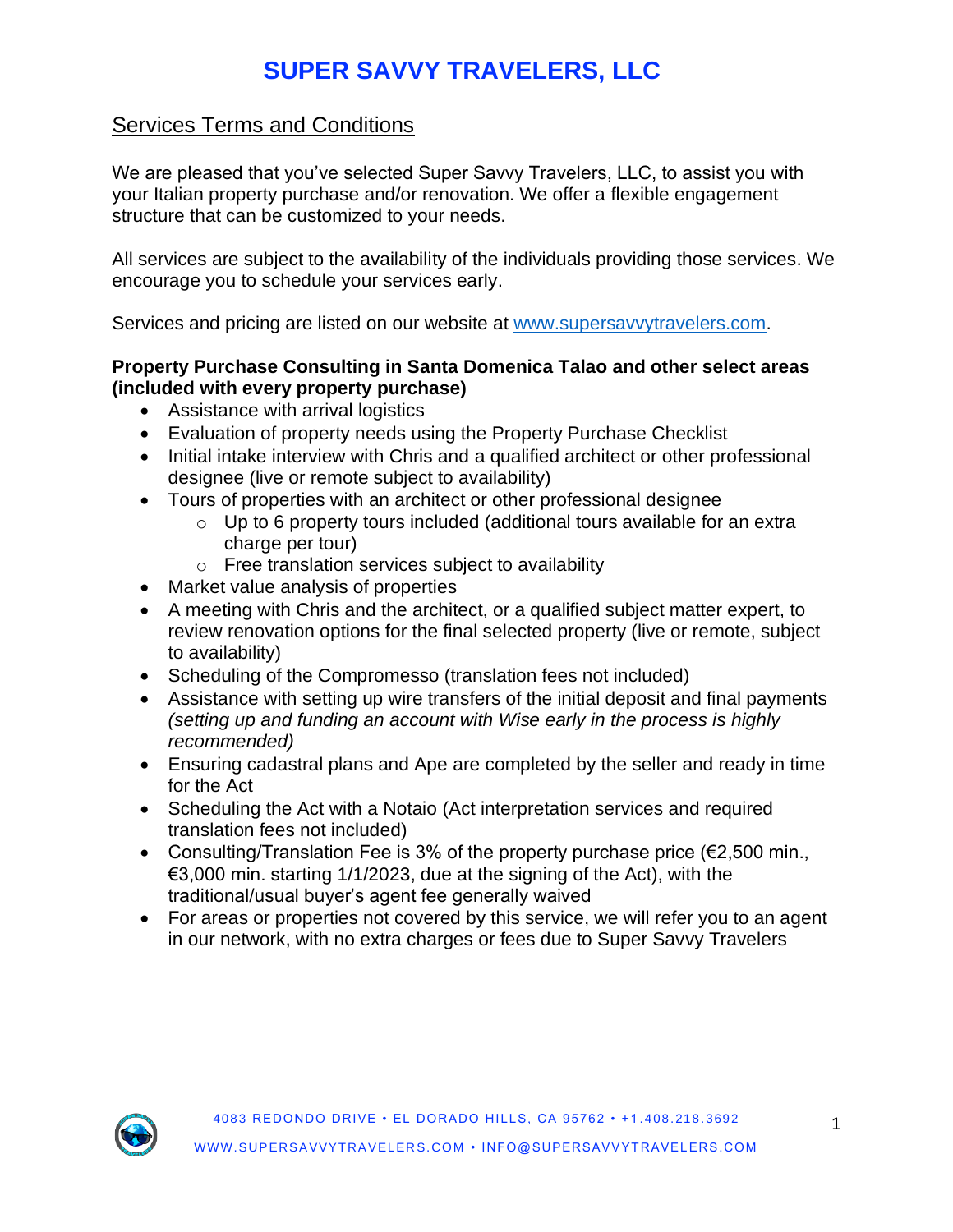# **SUPER SAVVY TRAVELERS, LLC**

General Terms and Conditions

**1. Billing and Payments -** SST submits statements and invoices for the professional services rendered and other charges and expenses incurred. Said statements shall contain the names of the SST representatives involved and a description of their services.

For all banking matters with SST such as bank transfers, online payment services, payment on behalf of clients, or others, any related disbursement will be added to the accrued fee.

Payment is due within 7 (seven) days of receipt of SST's invoice. A 7% interest is due for late payments along with a monthly handling collection fee of €25.

**2. Conflict Provisions -** It is possible that SST has represented and may from time to time hereafter represent other persons or entities with whom the Client's interest and those of the Client's affiliates are adverse (in transactions, or otherwise) in matters which are not substantially related to the current engagement. The Client hereby acknowledges and consents to the foregoing and agrees, to the extent necessary, to hereby waive any conflict of interest arising from the foregoing. SST agrees to disclose any conflicts of interests that it is aware of at the time.

SST agrees, however, that the Client's consent to adverse representation will not apply in any instance where, as a consequence of SST's representation of the Client, SST has obtained sensitive, proprietary or other confidential information of a non-public nature that, if known to any such other client of SST, could be used in a matter in which SST is retained by another client to material disadvantage of the Client, unless SST's representatives who have such information have been screened from any involvement in the adverse representation.

**3. Confidentiality -** Throughout the course of SST's work on the Client's matter there will be numerous communications with varying levels of confidentiality. SST strongly recommends not forwarding or copying any content received from our offices to other parties involved in the matter. SST recommends this as means to safeguard the Client's best interest given that SST will be communicating information to the Client that is in the Client's favor and protecting the Client's interests in the transaction. This does not always coincide with the best interests of other parties involved in the matter and disclosing this confidential information could jeopardize the Client's position. There will of course be communications with all parties copied when the information does pertain to all who are involved.

**4. Extent of Engagement -** SST is a U.S.-based firm. Members of SST provide consultation and translation services only and are not licensed real estate agents in Italy nor are they licensed to practice law in Italy.



4083 REDONDO DRIVE • EL DORADO HILLS, CA 95762 • +1 .408.218.3692